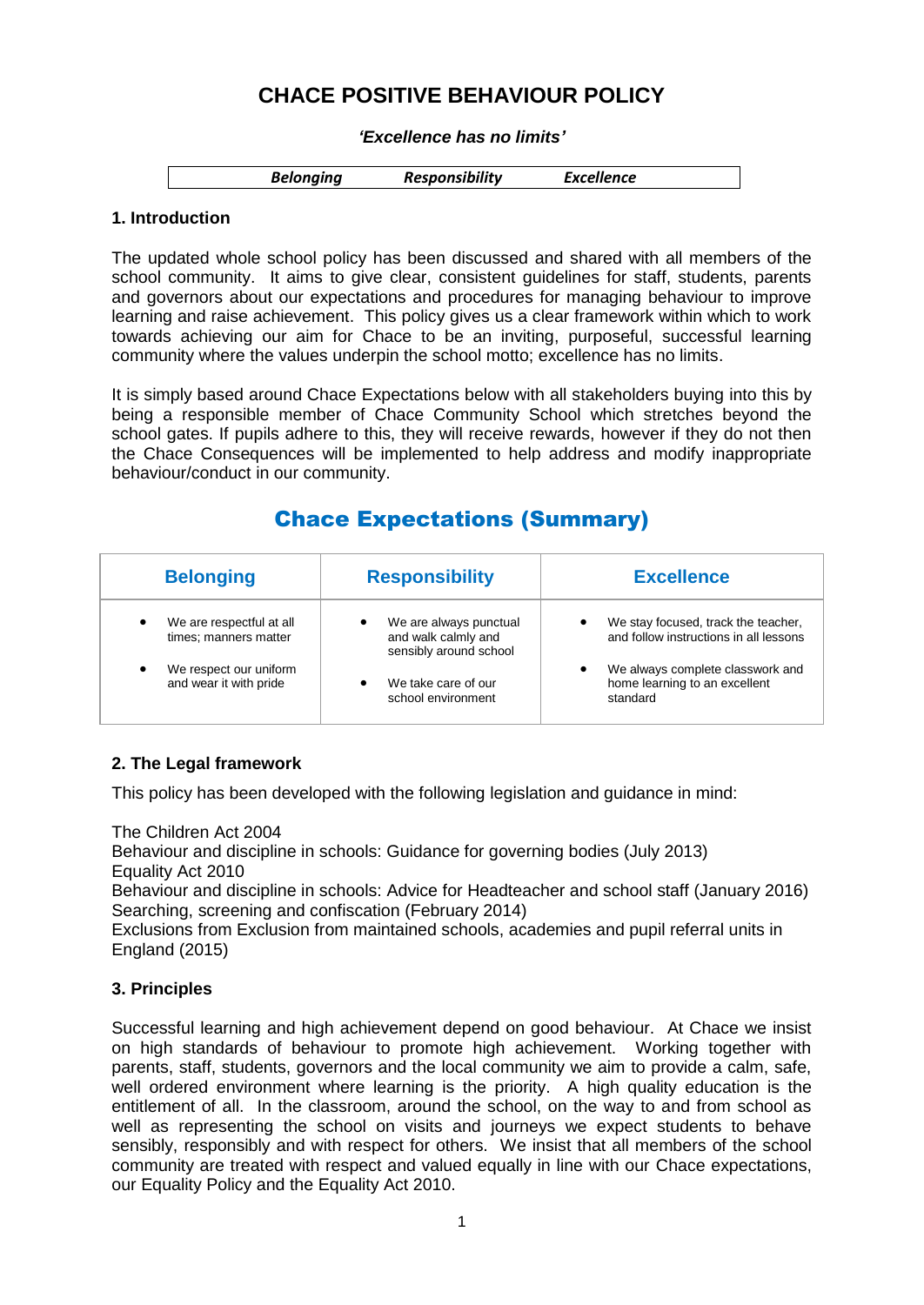Students should be courteous and show consideration for others. They should exercise selfdiscipline and be responsible for their behaviour and actions, making learning the priority at Chace. All staff are actively involved in implementing the behaviour policy consistently at all times with shared responsibility from parents/carers. Unacceptable behaviour is any behaviour or action which interferes with staff or students' entitlement to be safe, respected equally and able to work and learn at Chace. Such behaviour undermines our aims and will be dealt with according to agreed procedure outlined in the Chace Consequences.

Students at Chace are expected to display positive behaviour beyond the school gate and students' behaviour may be dealt with by the school when a student is:

- Taking part in any school-organised or school related activity
- Travelling to and from school
- Wearing school uniform or identifiable as a Chace student in some other way
- Behaving in a way that brings the reputation of Chace into disrepute
- Posing a threat to another pupil or member of the public

The Headteacher works alongside the Police and other community agencies in the event of anti-social or criminal behaviour whether in or out of the school gates. We have made significant additions to this policy with the Chace Expectations and Chace Consequences making our expectations of our pupils and staff clear. This is also to support the Police and other community agencies in the wider role of the school in pupils being positive and active citizens in the community.

The Chace Rewards, Expectations and Consequences underpin the Chace Values. All assemblies are linked to the values, with key sections being linked where possible to the Lifeskills units and other educational opportunities. The aim is to allow high quality teaching and learning to take place. By being on roll at Chace, all parents/carers are automatically signed up to the schools Partnership Agreement. We expect all parents/carers to support the school and any changes regardless of how long their child has attended Chace.

## **4. Behaviour strategies and the teaching of good behaviour**

To encourage positive behaviour in our school community, the key features of the approach is having positive relationships and knowing the students. This is used alongside the Chace Consequences, Chace Expectations summary and below is the detailed version. This includes all stakeholders expectations creating an environment where the student/s can thrive at Chace.

| <b>Chace Expectations in detail</b> |                                       |  |
|-------------------------------------|---------------------------------------|--|
| As a student at Chace, you will:    |                                       |  |
| <b>Classroom Conduct</b>            | <b>Corridor/Break/Line-up Conduct</b> |  |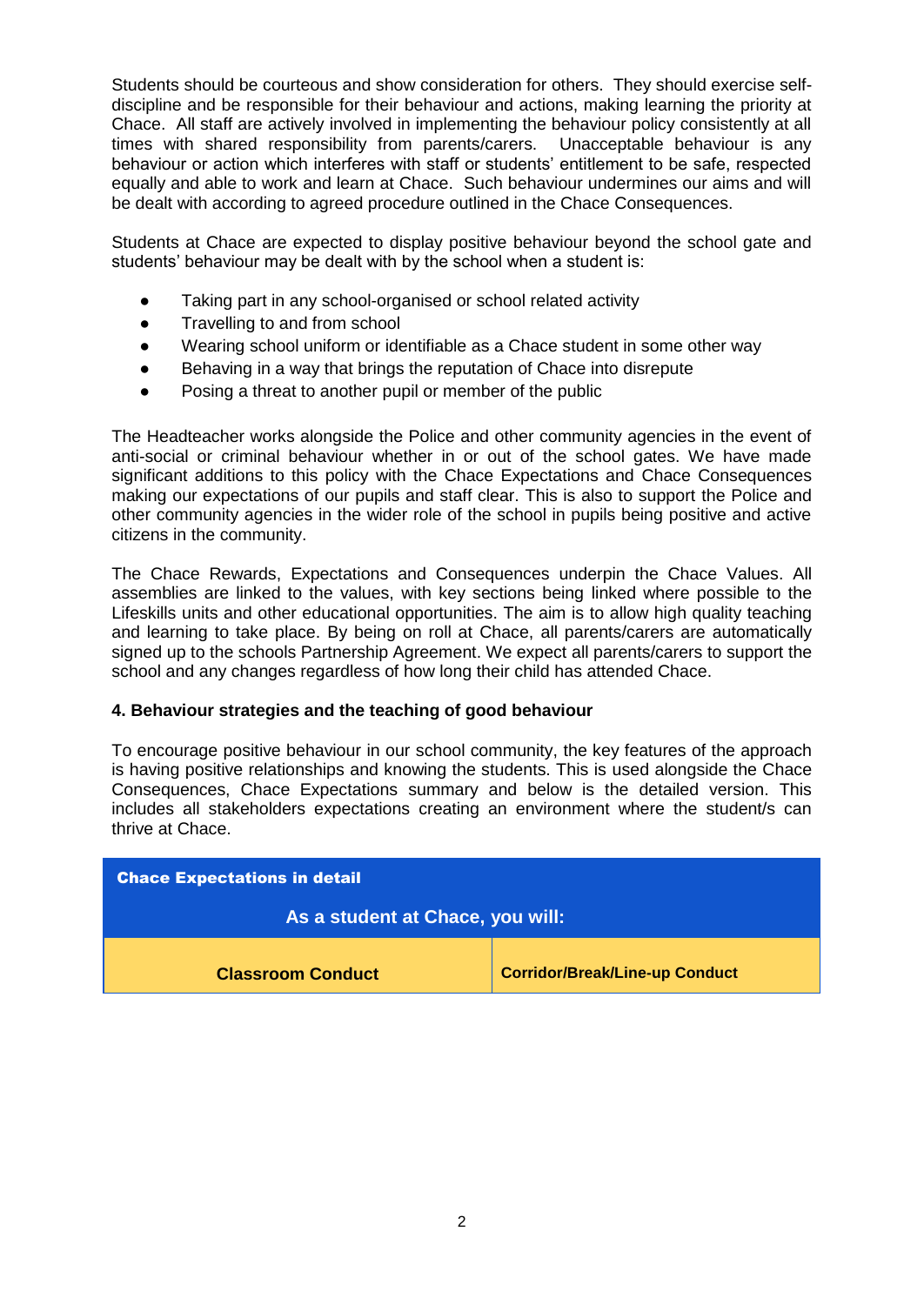| $\bullet$<br>٠<br>$\bullet$<br>$\bullet$<br>٠<br>٠<br>٠ | Arrive on time fully equipped for the lesson, sit immediately in<br>your seating plan in silence, and start 'Do now' task.<br>Listen carefully, in silence, when the teacher is talking<br>Put your hand up if you need to say or ask something<br>Complete all of the work you are asked to do to the best of<br>your ability<br>Respect each other's race, culture, gender and sexual<br>orientation<br>Pack up when the teacher tells you to and stand quietly behind<br>the desk<br>Not answer back to a teacher and always try to resolve any<br>conflict calmly<br>Maintain a polite attitude towards everyone in the classroom<br>NEVER leave the room to get water or go to the toilet unless<br>you have a medical pass and the permission of your teacher | $\bullet$<br>$\bullet$<br>$\bullet$<br>$\bullet$<br>$\bullet$<br>$\bullet$<br>$\bullet$<br>٠<br>$\bullet$ | Be polite and respectful at all times<br>Morning line-up conducted impeccably<br>Wear the correct uniform at all times, including<br>traveling to and from lesson and in the community<br>Travel to and from lesson and social times quickly,<br>courteously and calmly. Do not run.<br>Talk at an appropriate volume. Don't shout and<br>keep your hands and feet to yourself<br>Respect the lunchtime supervisors and all other<br>staff in our school community<br>Hold doors open for people in front or behind you,<br>and wait for your turn to pass<br>Protect your planet by clearing away any rubbish<br>after break/lunch, and recycle when possible<br>Remember not to bring chewing gum into school as<br>it will be confiscated |
|---------------------------------------------------------|---------------------------------------------------------------------------------------------------------------------------------------------------------------------------------------------------------------------------------------------------------------------------------------------------------------------------------------------------------------------------------------------------------------------------------------------------------------------------------------------------------------------------------------------------------------------------------------------------------------------------------------------------------------------------------------------------------------------------------------------------------------------|-----------------------------------------------------------------------------------------------------------|----------------------------------------------------------------------------------------------------------------------------------------------------------------------------------------------------------------------------------------------------------------------------------------------------------------------------------------------------------------------------------------------------------------------------------------------------------------------------------------------------------------------------------------------------------------------------------------------------------------------------------------------------------------------------------------------------------------------------------------------|
|                                                         | $S$ - sit up ready to learn<br>$\mathsf T$ - track and follow the teacher<br>$\overline{A}$ - ask and answer questions<br>- respect everyone around you                                                                                                                                                                                                                                                                                                                                                                                                                                                                                                                                                                                                             |                                                                                                           |                                                                                                                                                                                                                                                                                                                                                                                                                                                                                                                                                                                                                                                                                                                                              |

| <b>Teachers will</b>                                                                                                                                                                                                                                                                                                                                                                                                                                                                                                                | <b>Parents/Carers will</b>                                                                                                                                                                                                                                                                                                                                                                                                                                  |
|-------------------------------------------------------------------------------------------------------------------------------------------------------------------------------------------------------------------------------------------------------------------------------------------------------------------------------------------------------------------------------------------------------------------------------------------------------------------------------------------------------------------------------------|-------------------------------------------------------------------------------------------------------------------------------------------------------------------------------------------------------------------------------------------------------------------------------------------------------------------------------------------------------------------------------------------------------------------------------------------------------------|
| Be well-prepared for lessons and set clear and interesting<br>tasks<br>Value all positive contributions<br>Reward students for good behaviour, effort and high-<br>quality work verbally and positive points<br>Apply rules and consequences consistently<br>Contact parents to praise students or raise concerns<br>Follow the school behaviour system<br>Respect everybody's race, culture, gender and sexual<br>orientation<br>Look after the building and surrounding environment<br>Model the behaviour expected from students | Support the school rules and values<br>Support teachers in ensuring students are<br>successful<br>Help to make sure students arrive on time<br>٠<br>Send students in unless they are extremely<br>٠<br>unwell<br>Check Google Classroom<br>٠<br>Check that students have completed their<br>٠<br>homework<br>Remind students of targets<br>٠<br>Prepare students with the correct equipment<br>at the correct times<br>Ensure students have correct uniform |

● Teachers prevent confrontation through calm, clear instructions consistently following the positive behaviour policy

A range of strategies are used at Chace in order to support students and improve unacceptable behaviour. These include:

- use of rewards
- use of differentiated teaching strategies and resources taking into account SEND/EAL/High Starters implemented consistently within Faculties
- consistent use of seating plans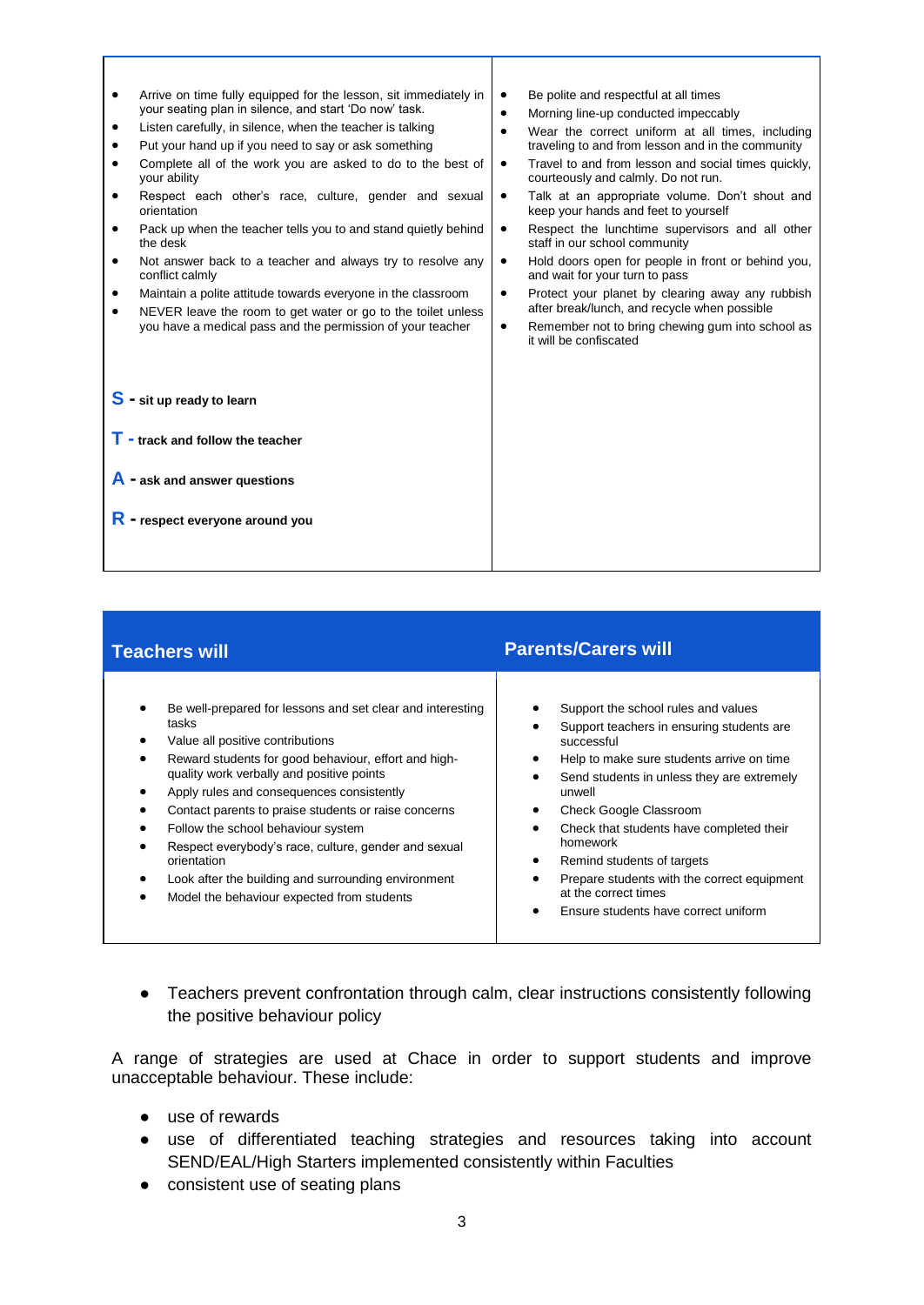- respite with the Student Support Centre and personalised timetables
- positive target setting, behaviour contracts and monitoring reports (Form Tutor, HoL, SLT)
- Behaviour Support Service/School Behaviour Panel
- discussion with student/parents
- mediation/conflict resolution
- referral to the Inclusive Learning Group to refer students and seek advice from a range of professionals including SENCO, BST, HoLs, SLT, EP, EWO, YOS, other services and the School Counsellor
- referral to and involvement with outside agencies such as Behavioural Support SENCo; Education Psychologist (learning/behaviour); Education Welfare Officer (attendance concerns); School Nurse; CAMHS; Service for Adolescents and Families in Enfield (SAFE), Youth Offending Service, Social Care
- implementation of a Pastoral Support Programme  $(PSP)^1$
- Governors' Discipline Committee hearing

## **5. Classroom management**

-

Impeccable positive learning behaviours in lessons are underpinned by high quality teaching, staff knowing students, building positive relationships, having high expectations and following school policies consistently. We have clear expectations of all learners at Chace, the values and Chace expectations make the expected behaviours clear. Chace Consequences used when these expectations are breached.

We aim to be a listening school to resolve any incidents promptly and appropriately in a way that is consistent and clear. Challenging and changing behaviour is part of the learning process and we aim to restore and maintain a positive working relationship within a calm, safe learning environment.

Where there are breaches of our behaviour expectations outlined in Chace Consequences, then incidents are dealt with by initially the member of the staff who must log the incident on our management information system. When dealing with any unacceptable behaviour we want the student to:

- accept responsibility for their actions
- understand how their behaviour has affected themselves and others and their learning
- work with the member of staff working with them to prevent future incidences

The Chace Consequences support all the above and strive to support pupils to modify their inappropriate behaviour by accepting the consequences and reflecting on making better choices in the future. Chace staff will talk to pupils alongside consequences to ensure the pupils understand that their actions have consequences. We will where possible talk and support the pupils through reviewing the incident and what better choices they could make in the future. This is a key part of the Chace Consequences and the Pastoral and Behaviour Support Team (BST) are critical in their roles in supporting pupils in modifying their behaviour by having these discussions, particularly after serious incidences.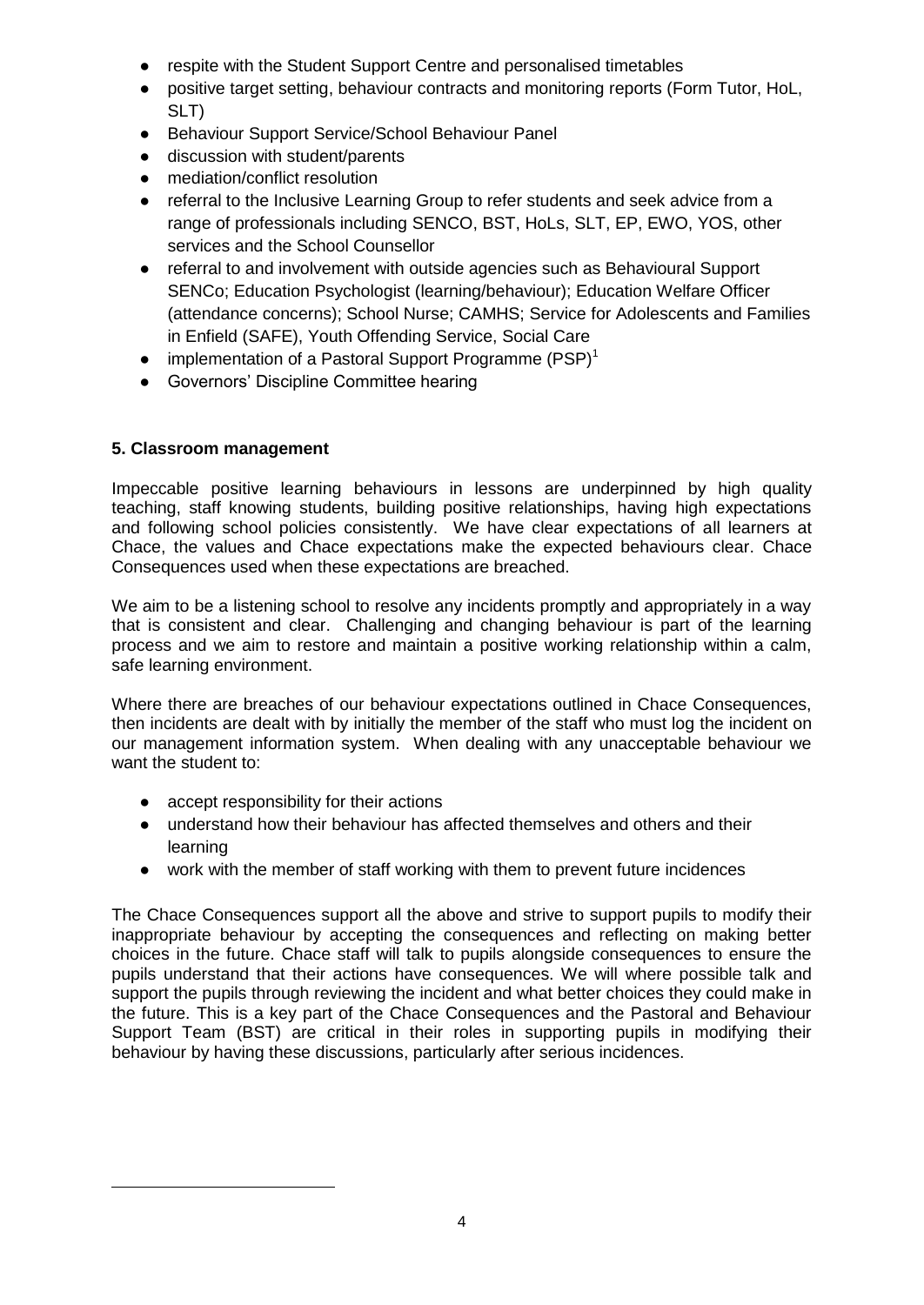|                                                                                                   | <b>Lesson Consequences</b>                                                                                                                                                                                                                 |
|---------------------------------------------------------------------------------------------------|--------------------------------------------------------------------------------------------------------------------------------------------------------------------------------------------------------------------------------------------|
| <b>First warning</b>                                                                              | The teacher will make it clear that you have received their first warning and the<br>reason, then put your name on the board.                                                                                                              |
| <b>Second warning</b>                                                                             | The teacher will make it clear that you have received their second warning and<br>the reason, then put your name on the board.<br>Teacher will call for on-call to talk to any students with additional needs on<br>their second warning.  |
| <b>Third warning -</b><br><b>Student sent to relocation &amp; g.form</b><br>filled in immediately | The teacher will make it clear that you have received your final warning and the<br>reason then be sent to relocation for the lesson. 30 min same day detention.<br>MOS will call home, log on Progresso and see the student to resolve in |
|                                                                                                   | detention                                                                                                                                                                                                                                  |

## **6. Rewards**

Recognising and rewarding student achievement is at the heart of our approach to positive behaviour for learning. Our public celebration of positive behaviour will enable students to see the rewards of positive behaviour and to develop appropriate behaviours of their own.

We use rewards at Chace to:

- celebrate achievement and improvement
- share this celebration of achievement and improvement with parents
- develop a positive ethos within the year group and the school
- **•** increase motivation
- recognise service to the school
- aid the monitoring of student progress by year heads and tutors
- contribute to the development of students' responsibility for their own learning.

The school's rewards system summarises the different levels of rewards. Students are awarded points by staff for various achievements such as sustained effort, outstanding performance in lesson, participation in school activities and excellent attendance (97% plus). Point's totals are checked weekly by tutors and students are awarded at bronze, silver, gold and platinum standard. The cumulative total of points for each student will be passed back to the Form Tutor to inform students and celebrated in assemblies and around the building.

| <b>Positive achievement</b>                                                   | Person responsible                       | No. of points | <b>Frequency</b>                                                                              |  |
|-------------------------------------------------------------------------------|------------------------------------------|---------------|-----------------------------------------------------------------------------------------------|--|
| All staff<br>$P1$ – for anything linked<br>to one of the values (1<br>point). |                                          | 1 point       | Max 1 P1 per pupil in one<br>lesson for each value - so<br>student could get<br>maximum of 3. |  |
| Improved Attendance or<br>100% attendance                                     | <b>Attendance Team/tutors</b><br>and HOL |               | Weekly to Termly                                                                              |  |
| $P2 -$ when students<br>consistently meet any<br>one of the 3 values.         | All staff                                | 2             | Max 1 per lesson for one<br>of the values.                                                    |  |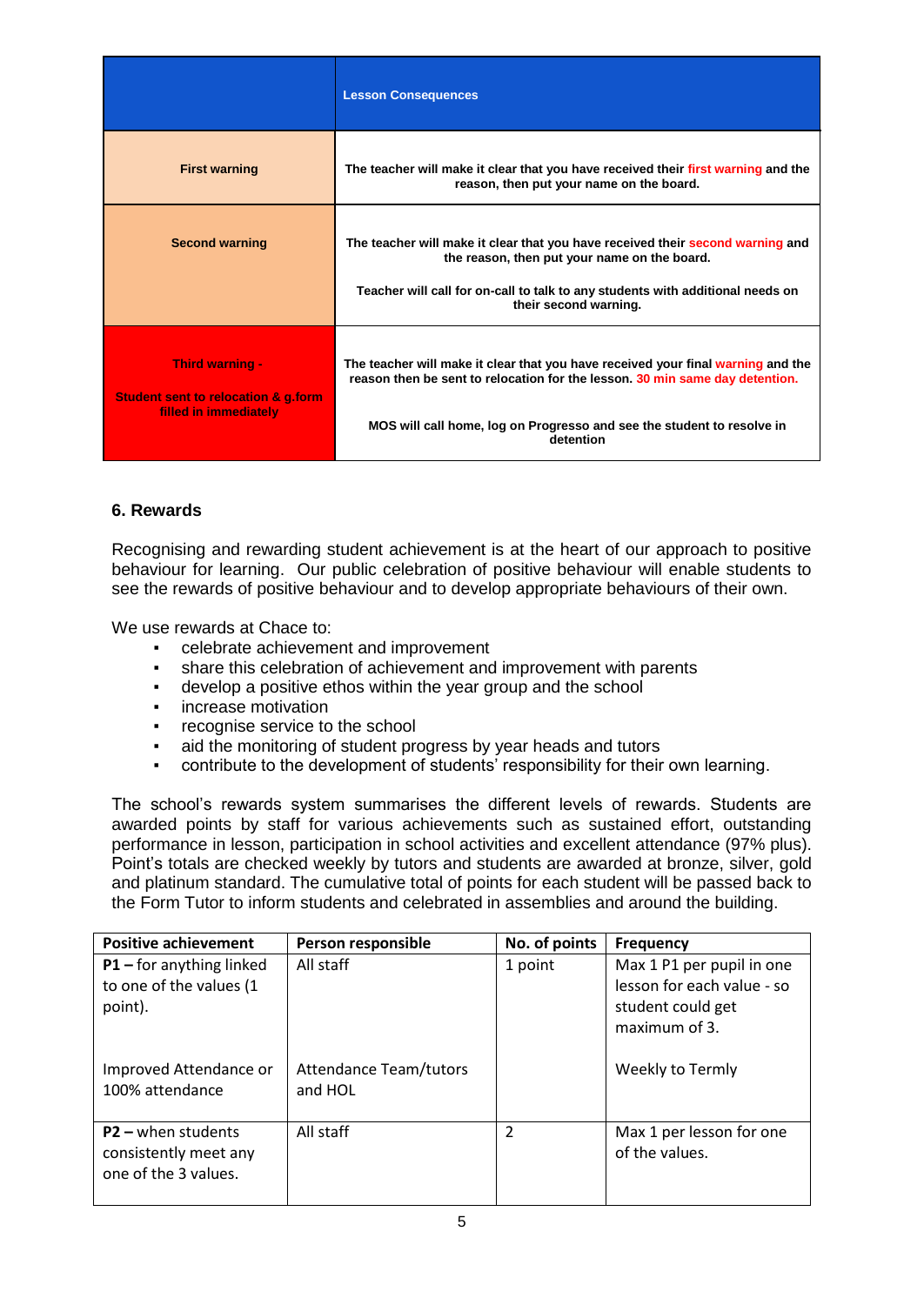| $P3$ – for subject<br>nominations/prize giving<br>or for nominations from<br>teachers for<br>expectational reasons<br>for meeting the values or<br>work produced | Middle leaders/SLT/CLT                                                                                                    | $\overline{3}$                                                       | Termly or when<br>appropriate |
|------------------------------------------------------------------------------------------------------------------------------------------------------------------|---------------------------------------------------------------------------------------------------------------------------|----------------------------------------------------------------------|-------------------------------|
| P4 - substantial<br>contribution to<br>school/prize giving<br>Zero negatives for half<br>term                                                                    | RSL/SLT                                                                                                                   | $\overline{4}$                                                       | Half-termly and Termly        |
| P5 - whole school awards<br>for prizegiving and those<br>nominated for Tea with<br>Ms D.                                                                         | Headteacher/Governors                                                                                                     | 5                                                                    | Weekly and termly             |
| Bronze, Silver, Gold and<br><b>Platinum STARS</b><br>Awarded to students<br>that gain 50, 100, 150<br>and 200+ points                                            | All staff points adding to<br>the total (negatives will be<br>deducted for this and for<br>rewards<br>events/experiences) | Bronze $-50$<br>Silver $-100$<br>$Gold - 150$<br>$Platinum -$<br>200 | On-going                      |

We also reward students for participation in school activities and exceptional service to the school. Those activities which involve long term commitment from students, such as being prefects, would qualify for a Headteachers award.

## **7. Consequences**

Although rewards are central to the encouragement of good behaviour, consequences are used to correct poor behaviour and reinforce our expectations.

The use of Consequences should be characterised by certain features:

- It must be clear why the consequence is being applied
- It must be made clear what changes in behaviour are required to avoid future consequences.
- Group punishment should be avoided
- It should be the behaviour rather than the person that is punished.

Inappropriate behaviour/conduct is detailed clearly in the Chace Consequences and are staged in severity and opportunities are always given, following clear warnings for students to reflect on their behaviour, correct it and to make the 'right choices'.

Whilst it is important to note that each incident will be dealt with individually, the Chace Consequences give clear guidelines of actions and the consequence of those actions. Whilst it is not always appropriate to make the consequences of unacceptable behaviour cumulative, they may reflect the student's previous behaviour. At all times the student's personal safety and welfare are considered to be of paramount importance. Individual staff are involved in discussion about any incident concerning them and are kept informed of decisions made where appropriate.

#### **8. Exclusion Procedure**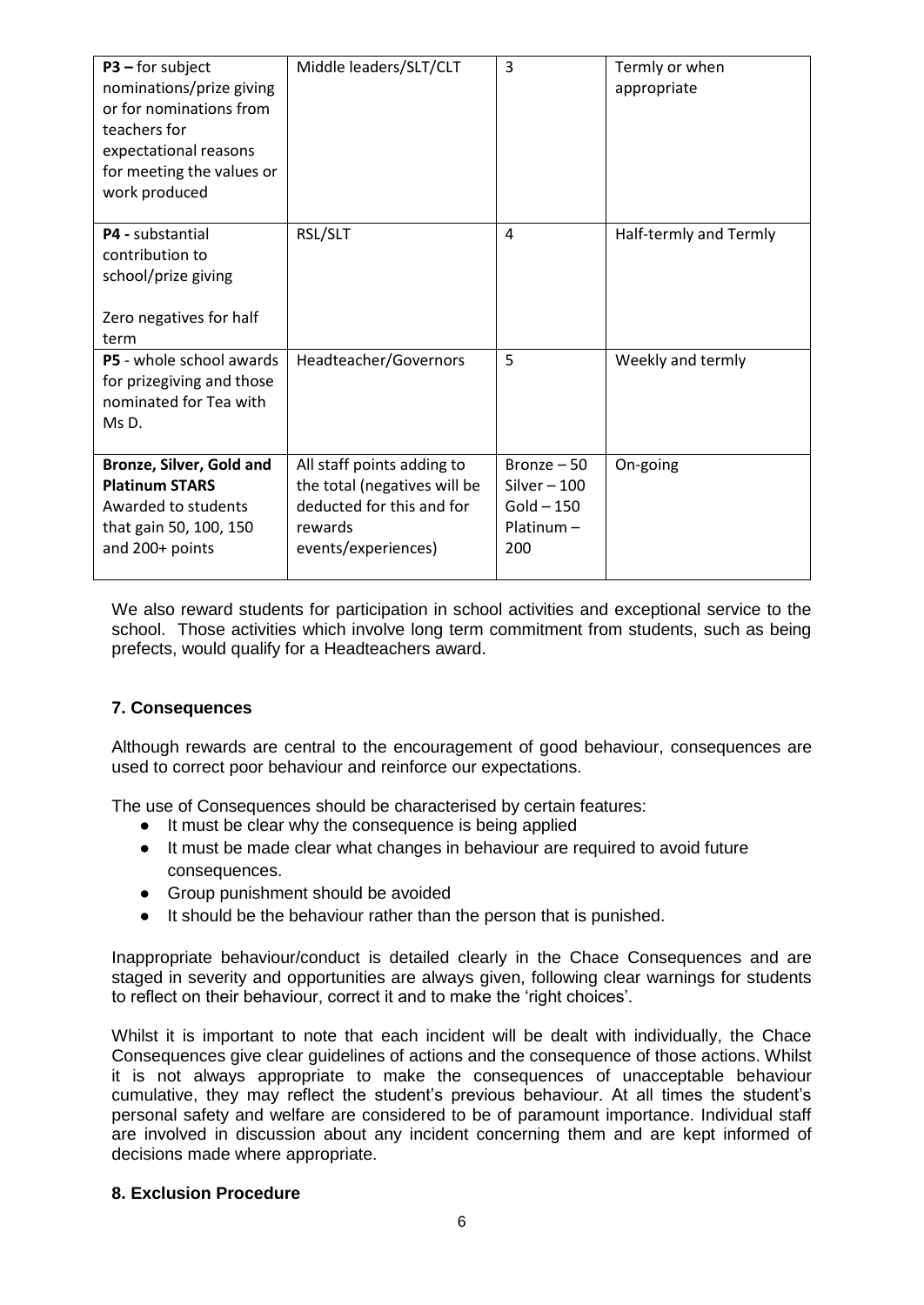DfE documentation guides Headteachers to use Fixed Term Exclusion as a consequence in extreme cases as outlined in the statutory guidance in September 2017 and Local Authority procedures are followed strictly. Only the Headteacher can exclude after considering 'all the relevant facts and firm evidence to support the allegations made' (DfE circular 09/2017).

No student is excluded during the school day without parents or carers having been contacted to ensure that a responsible adult is at home to receive them. After more than 5 days exclusion in the term the student and parents may be invited to attend a Discipline Committee meeting where Governors review the student's record and decide targets for improvement.

Occasionally, for serious incidents of poor behaviour the Headteacher may resort to excluding students from school. The following procedure is followed when appropriate excluding any student:

- Student is kept in relocation during investigation of the incident.
- Written details of the incident are collected from those involved, and witnesses where appropriate, before any decision is made.
- Letter prepared for parents including return date; information booklet enclosed.
- Parent/carer phoned by HoL/HoF or a member of SLT acting for the Headteacher to explain the incident and arrange for the student to be sent home. Student takes home the exclusion letter if possible, with an emailed version on the day and hard cop sent by post.
- All staff have daily email for students who have been excluded. Teachers are responsible for setting work for excluded students and should ensure suitable work is handed to the HoLs' PA promptly on request.
- Parent/carer and student attend return from exclusion meeting with HoL and member of SLT as appropriate. A record of the meeting to be kept on the student's file.
- When appropriate, student placed on report, with appropriate monitoring and review procedures agreed.
- When appropriate, student to resolve with staff/student involved in the incident.
- Exclusion entered on school exclusion record by designated member of School staff.
- When appropriate, referral made through the Inclusive Learning Group for additional support in school or from outside agencies.
- For students at risk of permanent exclusion a PSP is begun, administered by the Student Support Centre Manager.
- PSP to be issued on second exclusion in unless they have EHCP or other serious extenuation circumstances.
- Throughout, all stakeholders to be informed as appropriate.

Students will not be allowed to join an educational visit if they are serving a Fixed Term Exclusion or Relocation during the trip. Students with risk assessments outlining Health and Safety or behaviour concerns may be stopped from joining an educational visit. Any student whose behaviour is of serious concern during an educational visit will be barred from educational visits for up to one year by the Headteacher and a risk assessment would be completed; parents/carers will be informed of this decision.

Permanent Exclusion is used by the Headteacher as the 'final step' in the process for dealing with disciplinary offences when a wide range of other strategies have been tried and failed, including the use of a Pastoral Support Programme. It is not usually used but can be for 'single serious' incidents or 'persistent serious breaches' of the school's behaviour policy. It may be used in very serious cases of: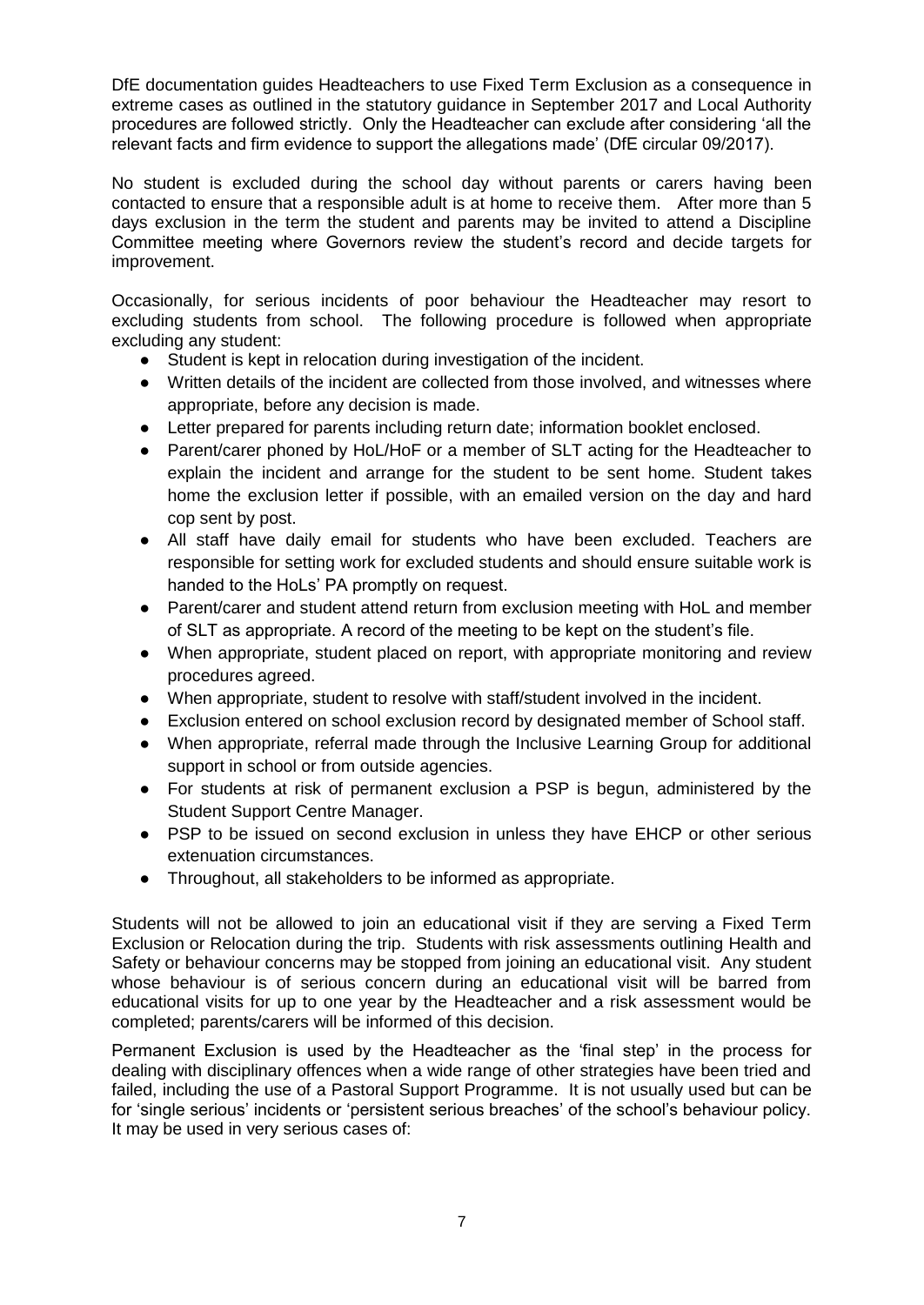|  | Persistent failure to follow Chace Code of Conduct<br>$\bullet$<br>Persistent or one-off violent or threatening<br>$\bullet$<br>aggressive behaviour towards others<br>Possession of dangerous items or substances<br>$\bullet$<br><b>Theft</b><br>$\bullet$<br><b>Persistent Equal Opportunity infringement -</b><br>$\bullet$<br>including bullying in line with our Anti-bullying<br>policy.<br><b>Failed Manged Move</b><br>$\bullet$<br>Any one-off serious incident causing serious<br>$\bullet$<br>disruption, harm or where there has been or a<br>potential for serious harm to anyone in the school<br>community. | 1 or more days relocation (failed managed moved can be<br>$\bullet$<br>weeks or terms in relocation)<br><b>Fixed term exclusion</b><br>$\bullet$<br><b>Managed move</b><br>$\bullet$<br><b>Permanent exclusion</b><br>$\bullet$<br><b>Police involvement</b><br>$\bullet$ |
|--|-----------------------------------------------------------------------------------------------------------------------------------------------------------------------------------------------------------------------------------------------------------------------------------------------------------------------------------------------------------------------------------------------------------------------------------------------------------------------------------------------------------------------------------------------------------------------------------------------------------------------------|---------------------------------------------------------------------------------------------------------------------------------------------------------------------------------------------------------------------------------------------------------------------------|
|--|-----------------------------------------------------------------------------------------------------------------------------------------------------------------------------------------------------------------------------------------------------------------------------------------------------------------------------------------------------------------------------------------------------------------------------------------------------------------------------------------------------------------------------------------------------------------------------------------------------------------------------|---------------------------------------------------------------------------------------------------------------------------------------------------------------------------------------------------------------------------------------------------------------------------|

- violence, including threatened violence
- 'persistent, malicious disruptive behaviour including open defiance and refusal to agree with school policies' which prevents other students from learning or presents a Health and Safety risk to themselves and others
- selling/possessing/supplying drugs on school premises
- sexual abuse or assault
- carrying an offensive weapon.
- Any one off serious incident causing serious disruption, harm or where there has been or a potential for serious harm to anyone in the school community.

When the Headteacher notifies the Governors' Discipline Committee of a Permanent Exclusion (PEX) they must be satisfied that **all** the following criteria are met at a hearing convened within 6-15 school days from the PEX:

- there has been a serious breach of the school's discipline policy;
- $\bullet$  there have been similar incidents in the past (unless this is a serious single incident);
- strategies have been used to support the student to change/improve behaviour;
- if the student remained at Chace there would be serious harm to the education, welfare and safety of staff/students.

#### **9. Smoking, drugs/alcohol related incidents**

Smoking and Vaping presents a risk to the health and safety of all members of the school community and is therefore not permitted on the premises. Students are not allowed to smoke or Vape on their way to and from school or whilst in school uniform. This rule is reinforced in our Home School Agreement and made explicit in the Chace Consequences. If a student ignores this rule his/her parents are informed and Chace Consequences issued.

In the event of a drugs/alcohol-related incident when the student is breaking the law being in possession, selling/supplying or using drugs on school premises, and could be putting others at risk, or a student is at risk from or under the influence of solvent/drug abuse fixed term or permanent exclusion will be used as a consequence to indicate the seriousness of the incident and steps will be taken as appropriate:

- Inform and involve parents
- Involvement of outside agencies as appropriate (e.g. Emergency services (police/ambulance), drugs counsellor, Social Services, Community Police, Youth Offending Service).

If a student is considered to be under the influence of any illegal substance parents are called into school as a matter of urgency to take their child home to monitor his/her condition. They are advised to take the student to the GP/A&E and follow up with a member of staff who they were speaking to this on the following day.

## **10. Searching students and confiscation of inappropriate items**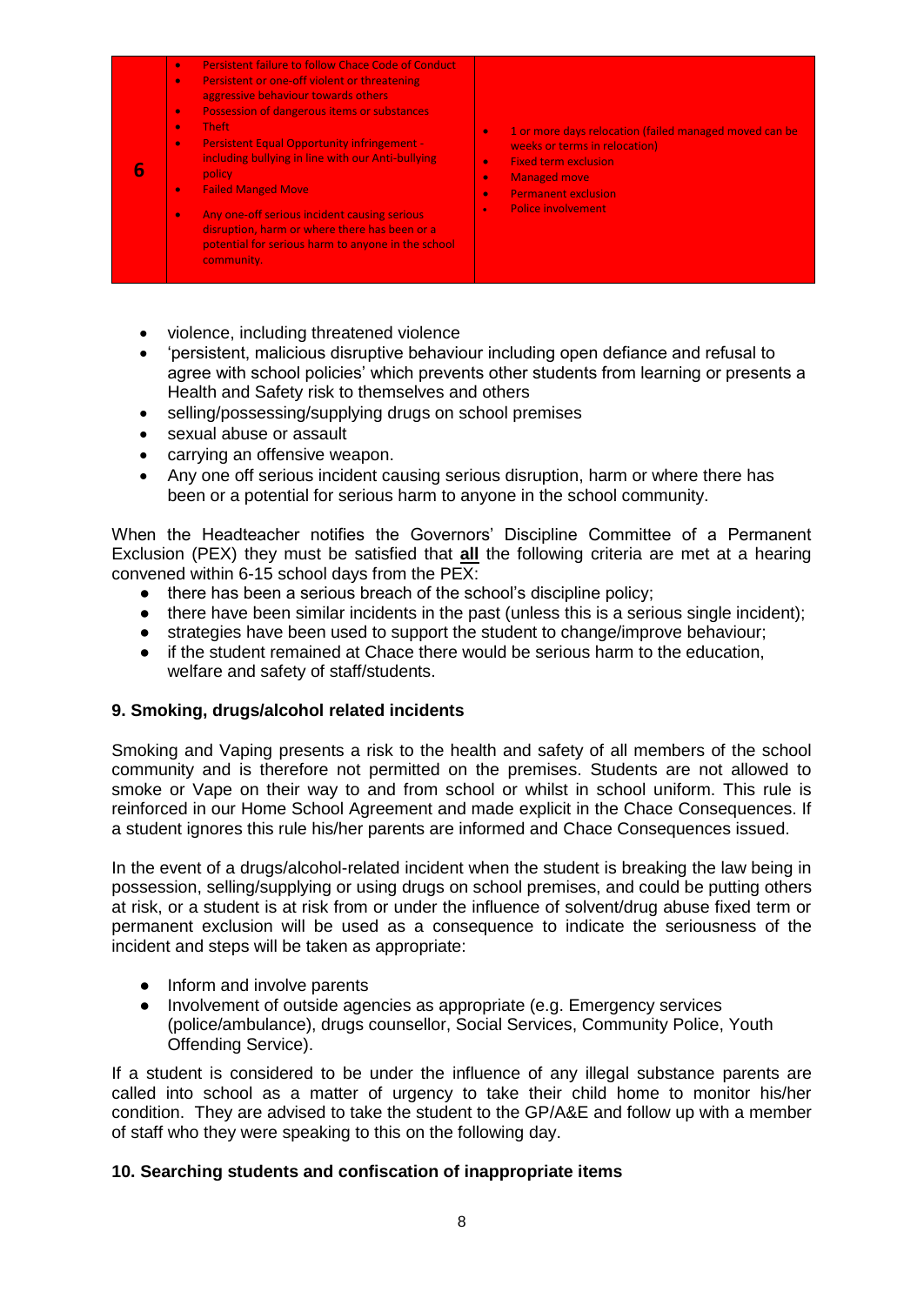Personal items that distract students from learning including inappropriate jewellery or clothing should not be brought into school. Mobile phones and electronic devices may be brought to school but are not to be used by students on the school site. Such items seen on the school site will be confiscated, recorded and stored securely. Parents/carers will be informed of confiscations by letter and students informed when they are able to collect items. The law protects the school from liability for damage to, or loss of, any confiscated items provided the member of staff has acted lawfully.<sup>2</sup>

Permanent exclusion may be used as a sanction if a student is caught with an dangerous or offensive weapon in school or in school uniform. The school has a common law right to search a student for any inappropriate item with his/her consent. The Headteacher reserves the right to search a student without his/her consent if there is significant suspicion that 'prohibited items' have been brought to school. Prohibited items include weapons, alcohol, illegal drugs, fireworks and any other item deemed not to be appropriate to have in school by the Headteacher such as stolen good or 'legal highs'.

In the case of searching a student (with or without consent) two members of staff should be present including at least one member of SLT. At least one member of staff should be the same gender as the student in question if possible. If a student refuses to be searched in this situation further consequences may be applied and the Police may be involved.

## **11. Anti-Bullying Statement (Chace Anti-bullying Policy works in tandem with the Positive Behaviour and Equalities Policies)**

We believe that bullying is wrong and that no-one – students, staff, visitors or parents/carers - should have to tolerate being bullied. Our Anti-Bullying Policy reflects our commitment as a community to challenging bullying, supporting the recipient and changing the attitude/behaviour of the bully.

Bullying is any action/behaviour which hurts someone and makes him/her feel inferior. Bullying is:

- name calling, spreading rumours, saying unkind, insulting things intended to offend or hurt someone or undermine him/her because of religion, race, gender, friends, family, size, clothes, accent, tastes, background
- leaving someone out and ignoring him/her intentionally to make one or more pupil feel inferior.
- inappropriate physical contact or threatened violence intended to frighten or demanding money
- body language which causes offence or is intimidating e.g. giving dirty looks; gestures.

If a student is being bullied he/she should:

- tell the bully to stop and say that he/she doesn't like it
- get support by telling an adult at home and get help by telling a teacher who will listen and support the recipient.

If a member of staff, visitor or parent feels that he/she is being bullied he/she should:

● complete a written statement

-

- complete a Violence and Abuse form, if appropriate
- forward the statement to the line manager or appropriate member of SLT.

Cyber bullying is bullying through use of communication technology e.g. mobile phone text messages, emails or websites. Cyber bullying can take many forms for example:

- Sending threatening or abusive text messages or emails, personally or anonymously
- Making insulting comments about a person on a social networking site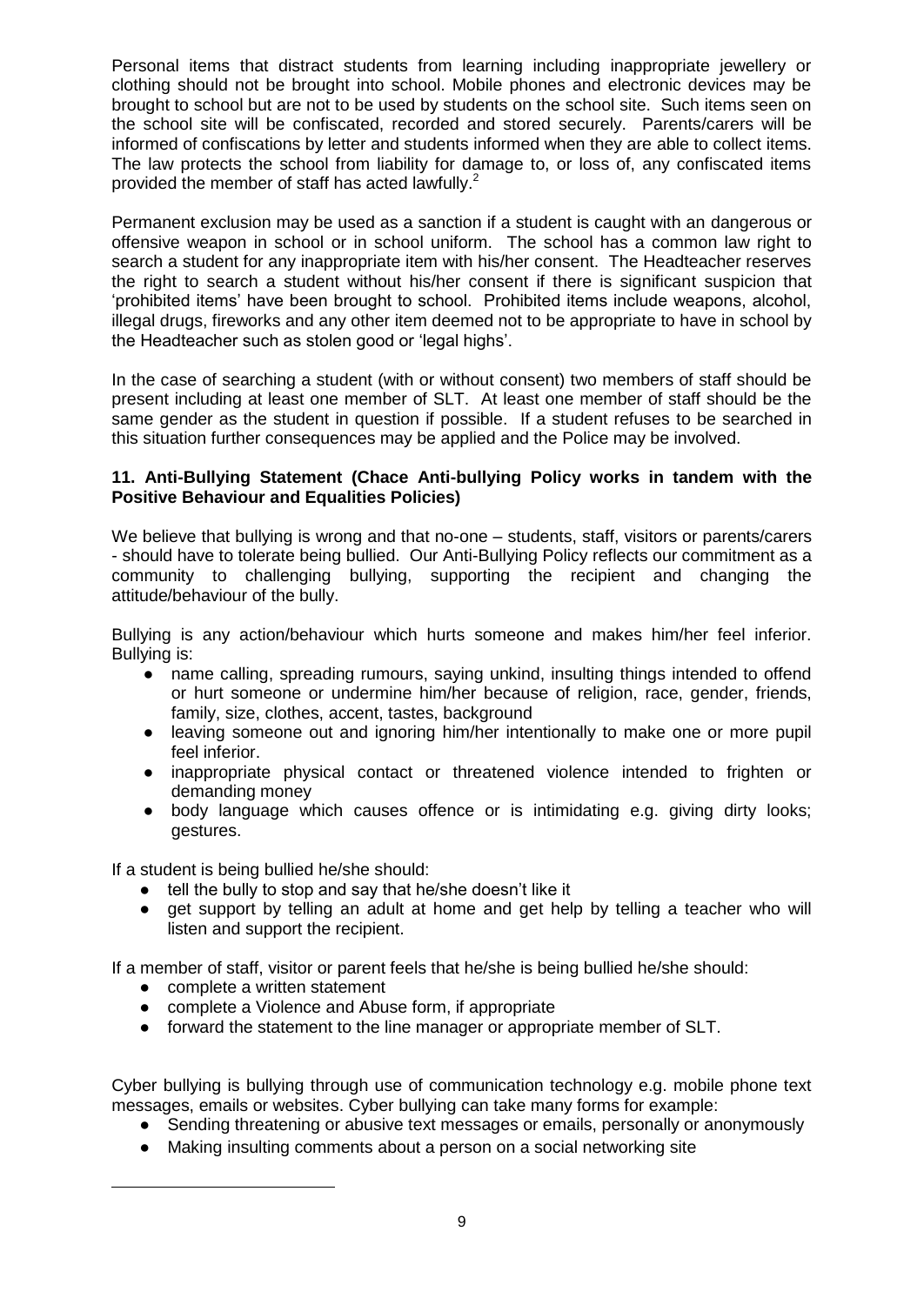● Making or sharing videos and pictures via mobile or the internet without their permission

Such actions may contravene the Harassment Act 1997 or the Communications Act 2003 and may require police involvement. Use of the web, text messages, email to bully another student or member of staff will not be tolerated. Students learn about the cyber bullying in Lifeskills lessons.

If a bullying incident occurs using communication technology inside or outside of school time one or more of the following procedures will be followed:

- 1. Advise the student not to respond to the message
- 2. Report any form of abusive message direct to the Headteacher and parents and/or police will be informed
- 3. Secure and preserve any evidence
- 4. Inform the service provider of social networking websites or e-mail provider using the 'Report Abuse' button
- 5. Inform mobile phone providers
- 6. If the incident has caused a great deal of distress and/or is deemed especially serious advise the student to 'Click CEOP' and make a report.
- 7. Implement sanctions as appropriate and make use of conflict resolution techniques
- 8. Record incident internally and inform the local authority e-safety officer as necessary
- 9. Follow Child Protection procedures as necessary

All reports of bullying will be treated seriously and the person doing the bullying will be interviewed and Chace Consequences used as appropriate. We will also involve parents as appropriate in serious cases and a record of any incident of bullying will be kept on file.

Where bullying continues after initial sanctions, then the Chace Consequences at the next stage maybe issues with consultation with the HOL/SLT and Police if necessary for extreme circumstances as we do not tolerate bullying at Chace and keep records of bullying incidences using our management systems. See the Anti-Bullying Policy for further details.

A range of strategies are available to support those who have been bullied at Chace e.g. peer mentoring (staff and students); support groups run by outreach agencies and counselling signposted when appropriate.

We also use assemblies delivered by tutors, HOL and the Police to educate pupils about bullying and the steps they can take to get support from the school. Often the terminology around bullying or one off incident or incidents are over a long period of time can be misinterpreted as bullying. We take the firm stance with incidences that are found to be bullying and will issue the severest consequences when the strategies and sanctions resulting from stage 1-6.

## **12. Training and Support**

Professional development to improve behaviour management is available to Chace staff through ECT induction, following performance management meetings, peer coaching and through whole school INSET sessions. Chace works with the Enfield Behaviour Support Service to deliver bespoke training packages to meet the needs of both staff and students.

Following the introduction of the Chace Consequences, all teaching staff has had training in the use of the Chace Consequences appropriately and the importance of being consistent in following the systems allowing the system to be embedded successfully.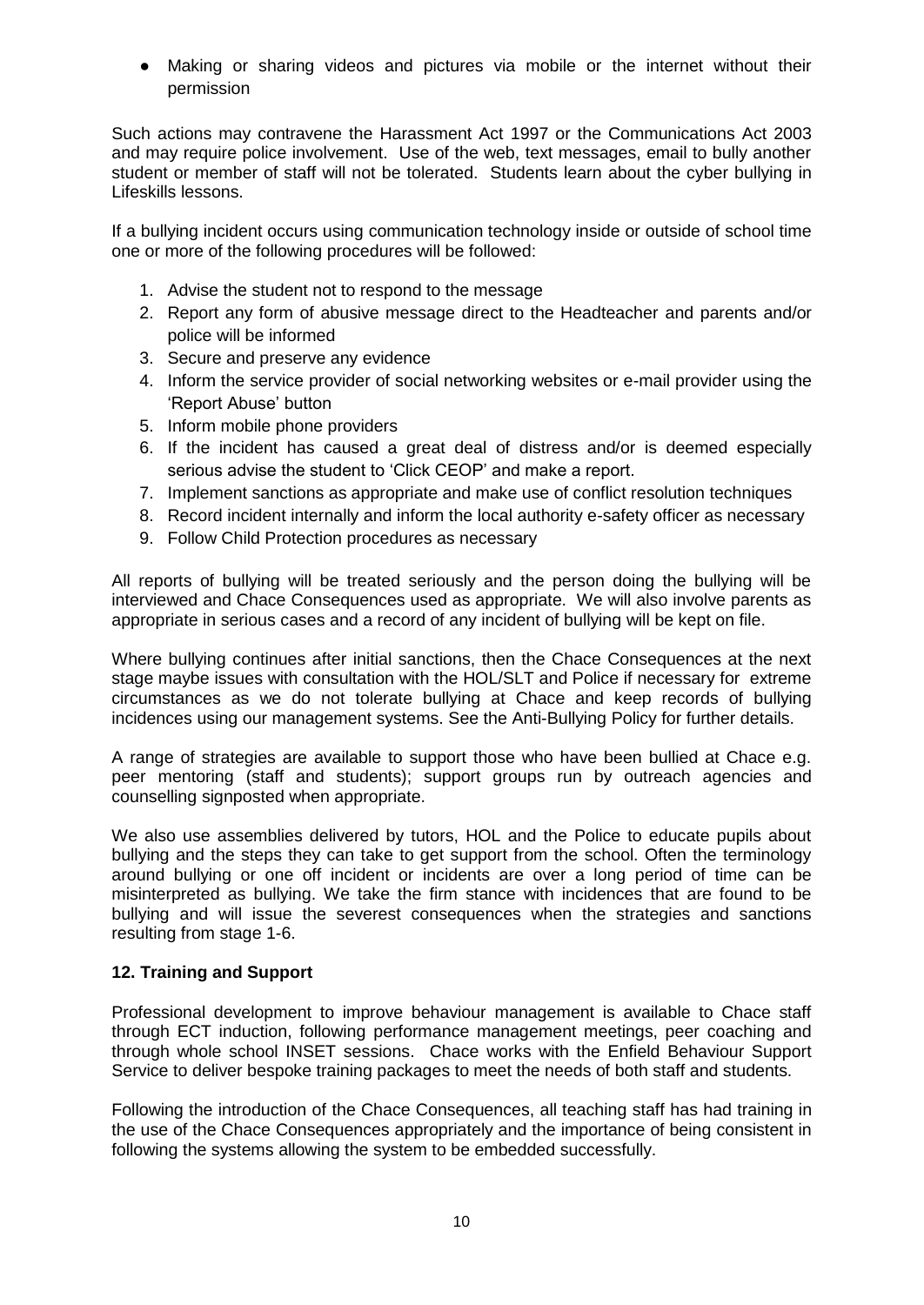## **13. Monitoring and Review**

This Behaviour Policy is monitored regularly by SLT and Governors through the Governors' Teaching and Learning Committee and is reviewed annually in consultation with members of the school community.

This updated Positive Behaviour Policy (updated July 2021) supports and is to be read in conjunction with the Equality, Health and Safety, Safeguarding, Anti-bullying, Curriculum policies.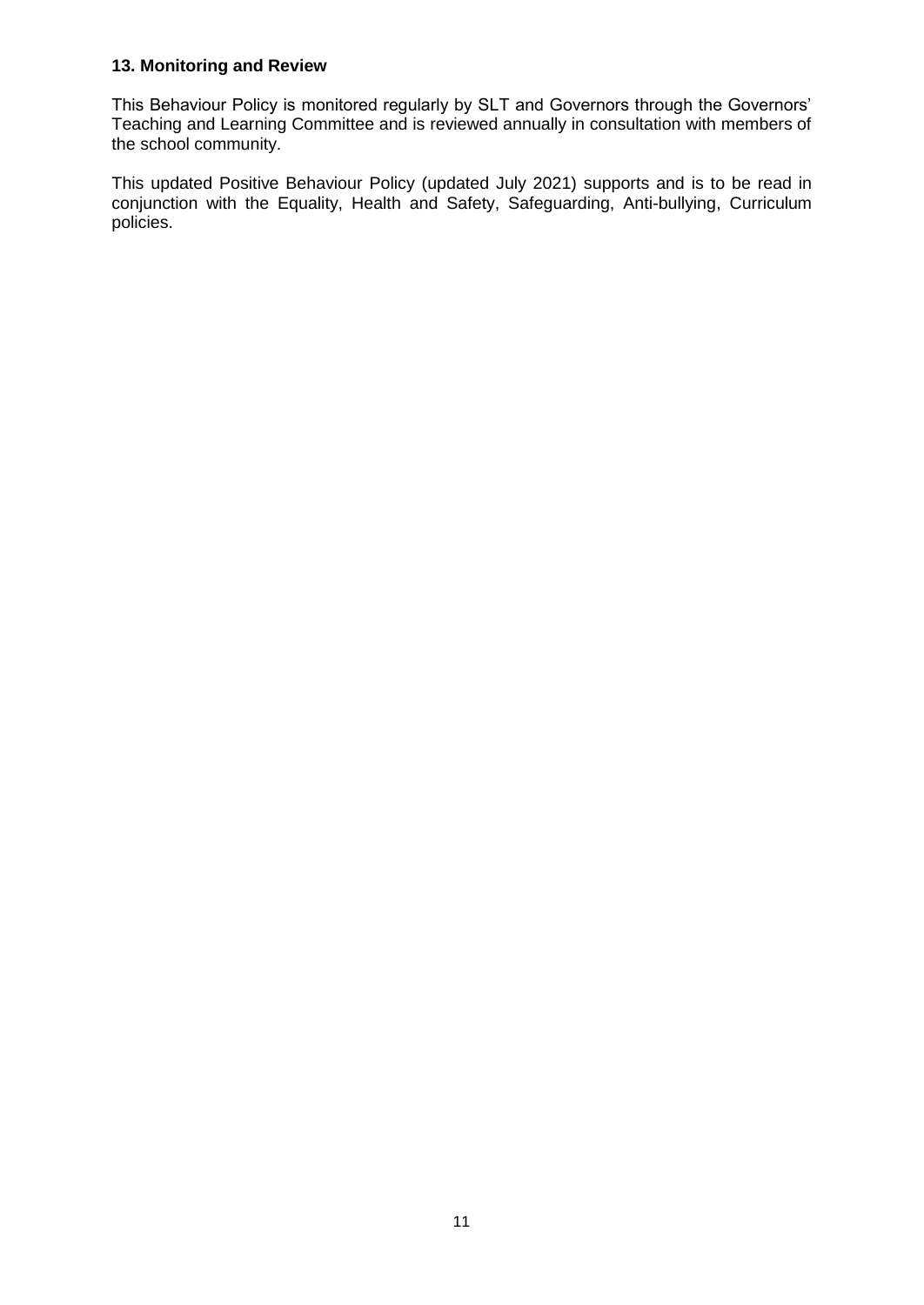## **Chace Rewards System**

**Daily -** Positive praise verbally linked to values, positive phone calls, emails and postcards.

| <b>Positive achievement</b>                                                                                                                                      | Person responsible                                                                                                        | No. of points                                                    | Frequency                                                                                     |
|------------------------------------------------------------------------------------------------------------------------------------------------------------------|---------------------------------------------------------------------------------------------------------------------------|------------------------------------------------------------------|-----------------------------------------------------------------------------------------------|
| $P1$ – for anything linked<br>to one of the values (1<br>point).                                                                                                 | All staff                                                                                                                 | 1 point                                                          | Max 1 P1 per pupil in one<br>lesson for each value - so<br>student could get maximum of<br>3. |
| Improved Attendance or<br>100% attendance                                                                                                                        | <b>Attendance Team/tutors</b><br>and HOL                                                                                  |                                                                  | Weekly to Termly                                                                              |
| $P2 -$ when students<br>consistently meet any<br>one of the 3 values.                                                                                            | All staff                                                                                                                 | $\overline{2}$                                                   | Max 1 per lesson for one of the<br>values.                                                    |
| $P3$ – for subject<br>nominations/prize giving<br>or for nominations from<br>teachers for<br>expectational reasons<br>for meeting the values or<br>work produced | Middle leaders/SLT/CLT                                                                                                    | $\overline{3}$                                                   | Termly or when appropriate                                                                    |
| P4 - substantial<br>contribution to<br>school/prize giving<br>Zero negatives for half<br>term                                                                    | RSL/SLT                                                                                                                   | $\overline{4}$                                                   | Half-termly and Termly                                                                        |
| P5 - whole school awards<br>for prizegiving and those<br>nominated for Tea with<br>MsD.                                                                          | Headteacher/Governors                                                                                                     | 5                                                                | Weekly and termly                                                                             |
| Bronze, Silver, Gold and<br><b>Platinum STARS</b><br>Awarded to students<br>that gain 50, 100, 150<br>and 200+ points                                            | All staff points adding to<br>the total (negatives will be<br>deducted for this and for<br>rewards<br>events/experiences) | Bronze - 50<br>Silver $-100$<br>$Gold - 150$<br>Platinum-<br>200 | On-going                                                                                      |

## **CHACE CONSEQUENCES**

| <b>Stage</b> | <b>Behaviour</b>                                                                                                                                                                                                                                                 | <b>Consequences</b>                                                                                                                                                                                                                                                                                                                                                                                                                                                                                                                                                                                                                                              |
|--------------|------------------------------------------------------------------------------------------------------------------------------------------------------------------------------------------------------------------------------------------------------------------|------------------------------------------------------------------------------------------------------------------------------------------------------------------------------------------------------------------------------------------------------------------------------------------------------------------------------------------------------------------------------------------------------------------------------------------------------------------------------------------------------------------------------------------------------------------------------------------------------------------------------------------------------------------|
|              | Off task behaviour<br>Not walking into lesson in silence and when<br>$\bullet$<br>completing 'do now task'<br>Failure to follow instructions<br>Defiance<br><b>Rudeness</b><br>$\bullet$<br><b>Disrupting learning</b><br>Swearing in conversation with students | No further action for 1 or 2 warnings with appropriate staging and reasonable adjustments for those on SEN<br>register<br>On third warning student sent to Relocation. MOS completes relocation from immediately. 30-minute same-<br>day detention issued & teacher calls home the same day, attends the detention that day to resolve and logs<br>details on Progresso.<br>For persistent issues in lessons, teacher liaises with HoF in the first instance to support in resolving with<br>meetings with parents/carers if needed<br>MOS must call on-call/BST via alert function on MIS for those with EHCP on second warning<br>Fresh start from next lesson |
|              | Lateness to school 8.40-8.50am                                                                                                                                                                                                                                   | Same-day 30-minute detention, student enters via main gates and signs in with reception and attendance<br>team.                                                                                                                                                                                                                                                                                                                                                                                                                                                                                                                                                  |
|              | Late to lessons (report run daily)                                                                                                                                                                                                                               | Next-day 20-minute next day for each lesson (6 late lessons is next-day 2hours!<br>$\bullet$                                                                                                                                                                                                                                                                                                                                                                                                                                                                                                                                                                     |
|              | AM late to line-up after entering school on time<br>before 8.40<br>PM late to registration                                                                                                                                                                       | Late to registration same-day 30-minute detention<br>Persistent lateness will result in attendance and punctuality report via HoL/Tutor                                                                                                                                                                                                                                                                                                                                                                                                                                                                                                                          |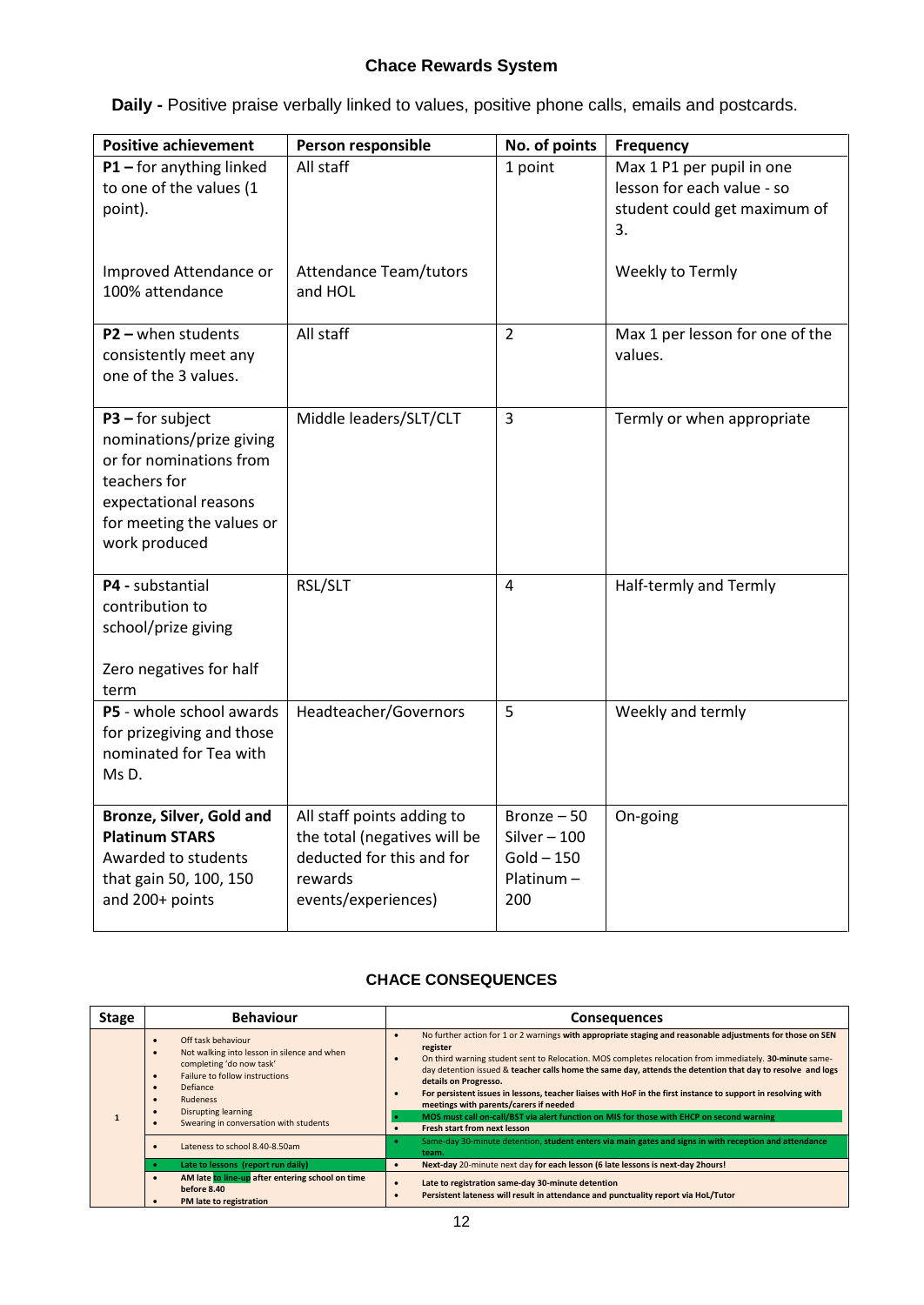|                | $\bullet$                                                                               | Extreme lateness to school after 8.50am                                                                                                                                                                                                                                                                                                                                                                                                                            | Same-day 60min detention, persistent extreme lateness will result in Hol/tutor report<br>$\bullet$                                                                                                                                                                                                                                                                                                                                                                                              |
|----------------|-----------------------------------------------------------------------------------------|--------------------------------------------------------------------------------------------------------------------------------------------------------------------------------------------------------------------------------------------------------------------------------------------------------------------------------------------------------------------------------------------------------------------------------------------------------------------|-------------------------------------------------------------------------------------------------------------------------------------------------------------------------------------------------------------------------------------------------------------------------------------------------------------------------------------------------------------------------------------------------------------------------------------------------------------------------------------------------|
|                | $\bullet$                                                                               | Line-up:<br>Uniform infringement (missing item)<br>Poor conduct in line-up                                                                                                                                                                                                                                                                                                                                                                                         | Immediate relocation until the issue is resolved<br>Same-day 30-minute detention<br>$\bullet$<br>$\bullet$<br>Persistent of multiple missing items will result in extended relocation and attached detention                                                                                                                                                                                                                                                                                    |
|                | $\bullet$                                                                               | Uniform infringement (prohibited items - hoodies,<br>hats, caps) or other banned items                                                                                                                                                                                                                                                                                                                                                                             | Addressed in line-up, if these are seen after this the following apply,<br>If prohibited item seen - confiscated by member of staff and returned same day.<br>$\bullet$<br>If a student refuses to hand over after 2 verbal requests (MOS passes details to reception/student services)<br>$\bullet$<br>BST issue same-day detention & confiscate item asap.<br>Persistent offences - collected by parent by appointment with HoL<br>$\bullet$                                                  |
|                | $\bullet$<br>$\bullet$                                                                  | Walking away from member of staff at any time<br>Extreme defiance outside lesson                                                                                                                                                                                                                                                                                                                                                                                   | $\bullet$<br>60-minute detention (MOS sees HoF for inside lessons & HoL for outside lessons)                                                                                                                                                                                                                                                                                                                                                                                                    |
|                | $\bullet$<br>$\bullet$<br>$\bullet$                                                     | Physical behaviour towards others (including play<br>fighting)<br>Behaviour that breaks equal opportunities<br>Failure to follow Code of Conduct outside lesson                                                                                                                                                                                                                                                                                                    | $\bullet$<br>Referred to BST and HoL for consequence:<br>Detention<br>$\circ$<br>Immediate Relocation for play fighting or abusive behaviour including any that breach the<br>equal opportunities policy<br>Phone Call home and/or meeting<br>$\circ$                                                                                                                                                                                                                                           |
|                |                                                                                         | <b>Failure to complete homework</b>                                                                                                                                                                                                                                                                                                                                                                                                                                | Students can be held back to complete outstanding work for up to 20min max<br>3 missed homework is study support in LRC<br>Persistent homework issues, teacher liaises with HoF for further intervention<br>۰<br>Tutors look at trends across subjects and informs parents and place students on report<br>٠                                                                                                                                                                                    |
|                | $\bullet$                                                                               | Persistent lack of equipment                                                                                                                                                                                                                                                                                                                                                                                                                                       | $\bullet$<br>Referred to Tutor and HoL for intervention and consequences<br>$\bullet$<br>Discuss with HoL for consequences                                                                                                                                                                                                                                                                                                                                                                      |
|                |                                                                                         | Sight of phones and headphones including wireless<br>versions                                                                                                                                                                                                                                                                                                                                                                                                      | If prohibited item seen - confiscated by member of staff and returned same day with no consequence.<br>٠<br>If a student refuses to hand over after 2 verbal requests (MOS passes details to reception/student services)<br>BST issue same-day detention & confiscate item asap.<br>Failure to hand over to BST - Relocation for the remainder of the day and up to 60-minute detention &<br>BST/HoF/HoL to contact home<br>• Persistent offences - collected by parent by appointment with HoL |
|                | $\bullet$                                                                               | Antisocial behaviour outside school and at the bus<br>stop (bringing the school into disrepute)                                                                                                                                                                                                                                                                                                                                                                    | Consequence to be determined by HoL and SLT<br>$\bullet$<br>60-minute detention<br>$\circ$<br>$\circ$<br>1 or more days in relocation<br>$\circ$<br><b>Fixed-Term exclusion</b><br><b>Potential Police involvement</b><br>$\circ$                                                                                                                                                                                                                                                               |
| $\overline{2}$ | $\bullet$                                                                               | Swearing in conversation with staff                                                                                                                                                                                                                                                                                                                                                                                                                                | $\bullet$<br>Immediate relocation and 30-minute same-day detention issued                                                                                                                                                                                                                                                                                                                                                                                                                       |
|                |                                                                                         | <b>Truancy</b>                                                                                                                                                                                                                                                                                                                                                                                                                                                     | $\bullet$<br>Truanting a lesson will result in up to 60-minute same-day detention<br>Multiple truancy in one day results immediate relocation and up to 120-minute same-day detention<br>$\bullet$                                                                                                                                                                                                                                                                                              |
|                | $\bullet$                                                                               | Failure to follow expectations in relocation                                                                                                                                                                                                                                                                                                                                                                                                                       | Same-day detention extended & BST to contact home<br>$\bullet$<br>Additional time in relocation<br>$\bullet$<br>Fixed-term exclusion (on return to school original relocation plus the detention may need to be completed)<br>$\bullet$                                                                                                                                                                                                                                                         |
|                | $\bullet$                                                                               | Multiple relocations same day or over week                                                                                                                                                                                                                                                                                                                                                                                                                         | BST to extend relocation on students readiness to go back in to lessons (as well as increasing detention)<br>$\bullet$                                                                                                                                                                                                                                                                                                                                                                          |
|                | $\bullet$                                                                               | <b>Failure to attend detentions</b>                                                                                                                                                                                                                                                                                                                                                                                                                                | BST extend the detention the following day incrementally increasing up-to 2 hours or full day relocation<br>$\bullet$                                                                                                                                                                                                                                                                                                                                                                           |
| 3              | $\bullet$<br>$\bullet$                                                                  | No reminders will be given<br>Refusal to leave lesson when requested                                                                                                                                                                                                                                                                                                                                                                                               | including 2 hours after school<br>If the student refuses send a student to reception/student services for BST to support.<br>$\bullet$<br>If student refuses to leave for BST /SLT - remainder of the day in relocation and detention (refusal to go is<br>۰<br>stage 5)                                                                                                                                                                                                                        |
|                | $\bullet$                                                                               | Repeated Relocations within same week or same<br>subject                                                                                                                                                                                                                                                                                                                                                                                                           | BST liaises with HoF or HoL (for multiple subjects)<br>$\bullet$<br>Call home or meeting<br>$\circ$<br><b>Detention</b><br>$\circ$<br>Report<br>$\circ$<br>Relocation                                                                                                                                                                                                                                                                                                                           |
| 4              |                                                                                         | Serious incidents inside and outside school<br>including smoking, fighting poor behaviour on trips<br>Persistent antisocial behaviour and bringing the<br>school into disrepute<br>Vandalism to property<br>Equal Opportunity infringement - including bullying<br>in line with our Anti-bullying policy                                                                                                                                                           | Referred to HoL (outside lesson) or HoF (inside lesson) for consequence<br>٠<br>Consequence depends on severity of incident<br>٠<br>60-minute detention & contact home<br>$\circ$<br>Meeting with parent/carer<br>$\circ$<br><b>Conduct Report</b><br>$\circ$<br>1 or more days in relocation<br>$\circ$<br><b>Fixed term exclusion</b><br>$\circ$<br>Police involvement<br>$\Omega$                                                                                                            |
|                | $\bullet$                                                                               | Swearing or extreme rudeness or abusive language<br>towards member of staff                                                                                                                                                                                                                                                                                                                                                                                        | ۰<br>Member of staff immediately informs BST via reception or student services for BST to pick up and action.<br>BST to immediately relocate and extended detention in first instance<br>۰<br>HoL (outside lesson) or HoF (inside lesson) to complete forms and follow up with further<br>۰<br>interventions/consequences (such as meeting with parents or restorative justice and complete appropriate<br>form)                                                                                |
| 5              | $\bullet$                                                                               | Persistent swearing or abusive language towards<br>staff                                                                                                                                                                                                                                                                                                                                                                                                           | <b>Fixed-term exclusion</b><br>۰                                                                                                                                                                                                                                                                                                                                                                                                                                                                |
|                | $\bullet$                                                                               | Refusal to accept full-day relocation                                                                                                                                                                                                                                                                                                                                                                                                                              | Fixed-term exclusion (on return to school original relocation plus the detention may need to be completed)<br>۰                                                                                                                                                                                                                                                                                                                                                                                 |
| 6              | $\bullet$<br>$\bullet$<br>$\bullet$<br>$\bullet$<br>$\bullet$<br>$\bullet$<br>$\bullet$ | <b>Persistent failure to follow Chace Code of Conduct</b><br>Persistent or one-off violent or threatening<br>aggressive behaviour towards others<br>Possession of dangerous items or substances<br><b>Theft</b><br><b>Persistent Equal Opportunity infringement -</b><br>including bullying in line with our Anti-bullying<br>policy<br><b>Failed Manged Move</b><br>Any one-off serious incident causing serious<br>disruption, harm or where there has been or a | 1 or more days relocation (failed managed moved can be weeks or terms in relocation)<br>۰<br><b>Fixed term exclusion</b><br>۰<br>$\bullet$<br><b>Managed move</b><br><b>Permanent exclusion</b><br>$\bullet$<br><b>Police involvement</b><br>$\bullet$                                                                                                                                                                                                                                          |
|                |                                                                                         | potential for serious harm to anyone in the school<br><b>community</b>                                                                                                                                                                                                                                                                                                                                                                                             |                                                                                                                                                                                                                                                                                                                                                                                                                                                                                                 |

**FULL DAY Relocation detention has been increased to automatic 60min or longer depending on the students conduct during the day, with persistent incidents resulting in repeating the day in relocation or for serious occurrences of poor conduct a FTE will be issued (where it is for this reason, students will need to complete relocation time on returning to school. Full or part-day relocations – students will need to hand in their phone at the start of the relocation time and complete at least a 60min detention. If they miss a 2 hour detention then it will be a full days relocation including the 2 hours missed.**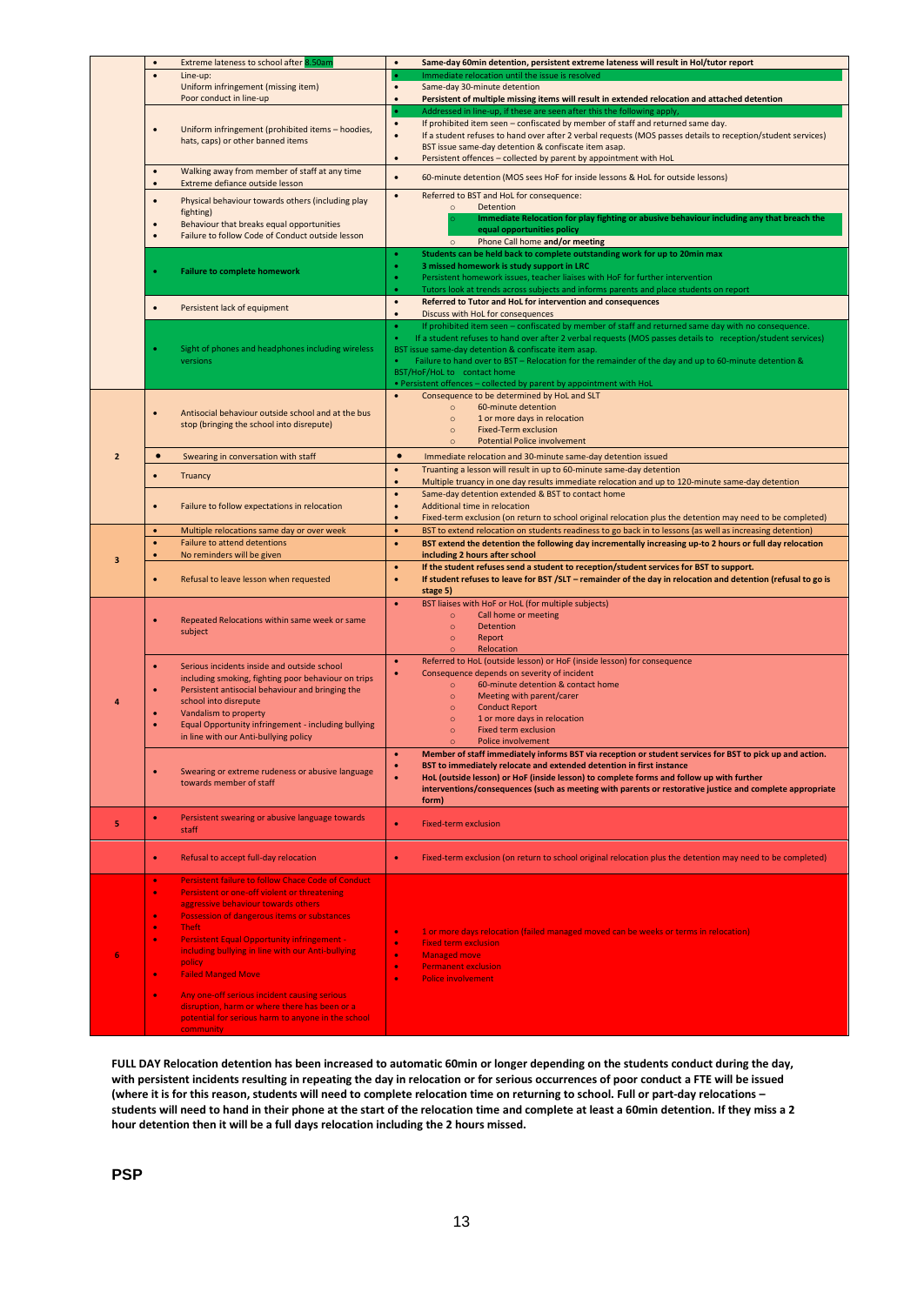## **Context**

#### **The purpose of a Pastoral Support Plan**

The PSP procedure and process is designed to support any pupil for whom the normal school based strategies have not been effective. It is a structured, coordinated, 16-week school intervention designed to support pupils at risk of permanent exclusion. It is not intended to be a step in the process of permanent exclusion

#### **Who is a Pastoral Support Plan for?**

A Pastoral Support Plan is for pupils who are not responding to the normal behaviour strategies, who may be disaffected and who are at risk of permanent exclusion. This may include pupils who:

- Have had a number of fixed period exclusions (2 or 3 in one term may be a trigger)
- Have low attendance which is impacting on their behaviour
- Are showing signs of rapid deterioration in their behaviour
- Are at risk of failure at school through disaffection

#### **Before considering a PSP a Learner Profile should be set up by the Head of Learning if one is not already in place.**

#### **Prior to the initial meeting documents (Appendix B & C) should be completed by HOL and student 1 week prior to the scheduled meeting and handed to RSL.**

RSLs will be responsible for all PSPs for their key stage. They will:

- Check progress on a daily basis.
- At the start of the PSP, the students will be made aware of who is responsible for checking their PSP. They will also be told that in the absence of their RSL they should see their HOL or KWo
- At the start of a RSL and KWo should establish a review cycle (2, 4, 8, 12 and 16 weeks. At 2 weeks the RSL and KWo should meet with the child to assess how PSP is working and make any necessary adjustments. At 4, 8,12 and 16 weeks, the parent would also be present. KWo will set out the times of the review at the initial meeting.
- At least one PSP target should focus on the student's learning
- If a student loses their PSP they should get another card from KWo and find all teachers to get it signed before leaving the school
- PSP targets and recommendations coming from the initial meeting will be circulated to all staff by email by KWo.
- Rewards for successful completion of the PSP should be negotiated at the initial meeting, as appropriate.
- All PSPs will be tracked and which will record the dates of review meetings. This will be circulated to HOLs and SLT

#### **Sanctions if a student does not adhere to PSP procedures**

- not meeting target for the day
- not having some lessons signed
- Failure to see RSL at the end of the day 30 min next day detention.
- **•** persistent failure to meet any of above criteria **1 full day relocation**

 **Continual failure to follow the PSP student criteria may result in fixed term exclusion and the next review brought forward and a managed move to another school considered if appropriate.**